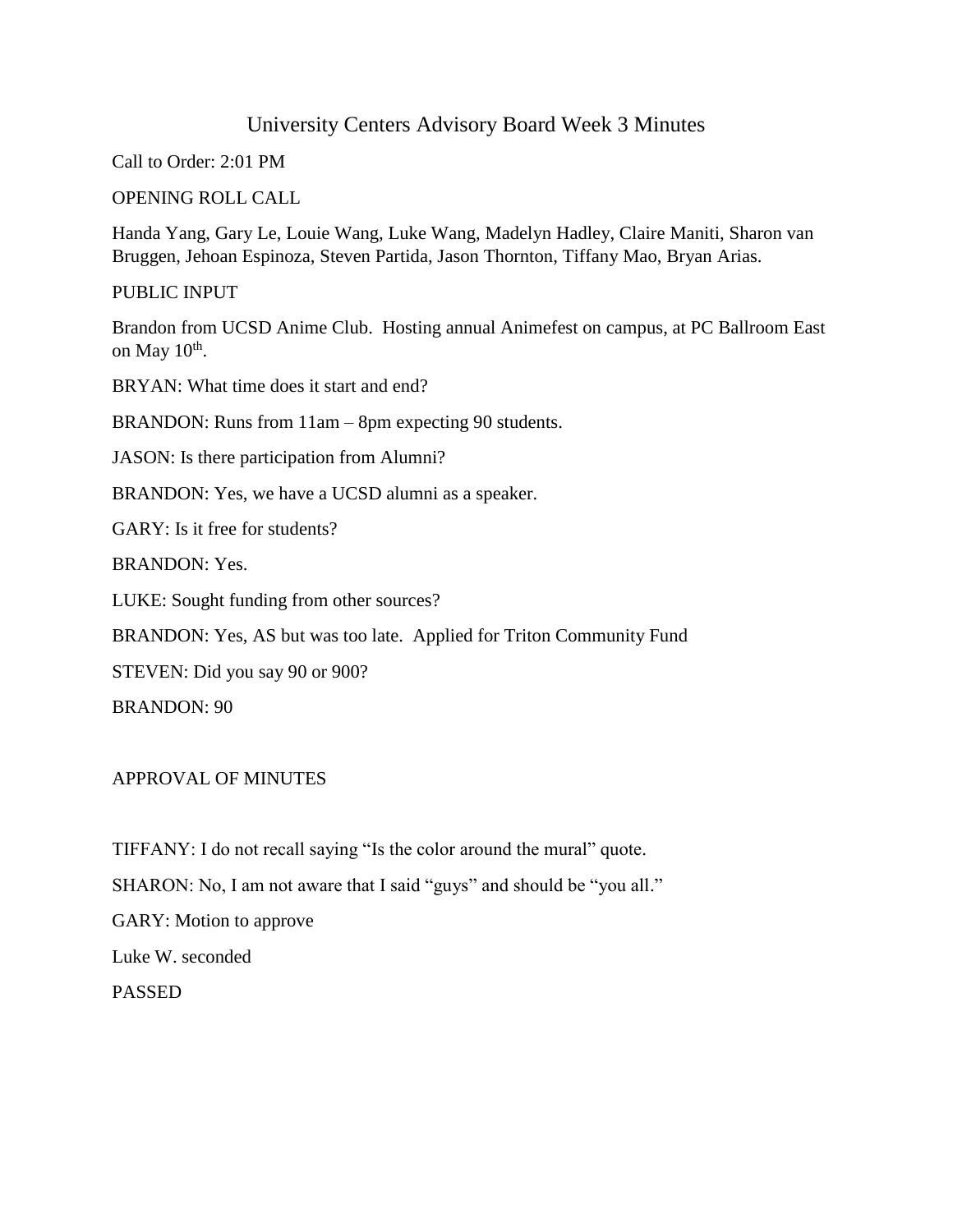### BUDGET

CLAIRE: Budget Committee so far has recommended a list of changes for next year's budget. Given that the referendum did pass, we will meet this week and see the recommendations.

# SPACE ALLOCATIONS

CLAIRE: Space allocations is finished.

SHARON: Finished, but not approved by board.

CLAIRE: Colin should present that next week.

### CHAIR REPORT

CLAIRE: Referendum passed. There was a glitch on Monday for Graduate Students so the deadline was extended by one day until Tuesday morning. The referendum approval gives better scenario for budget as we do not have to make a large number of cuts.

Regarding Original Student Center.

Last week, UCAB recommended pegging the date of Che Café response of the Original Student Center space to the Sherriff's eviction orders. However, it has been come to our knowledge that the eviction date is scheduled for this fall, not spring. However, we can change deadline for Che Cafe Collective notifying UCAB about the space.

#### DIRECTOR REPORT

SHARON: Attended conference last week.

Last week, Starbuck's Project officially started the construction phase.

UCEN is partnering with other organizations for a block party next week at the Old Student Center. The pamphlet has information about the vendors and resource centers. It's next Wednesday from 11am-1pm.

#### NEW BUSINESS

### ANIMEFEST

List: 1) No 2) No 3) Yes 4) No 5) Yes 6) No 7) Yes 8) Yes 9) No 10) Yes

\$1/person

GARY: Motion to approve for \$90.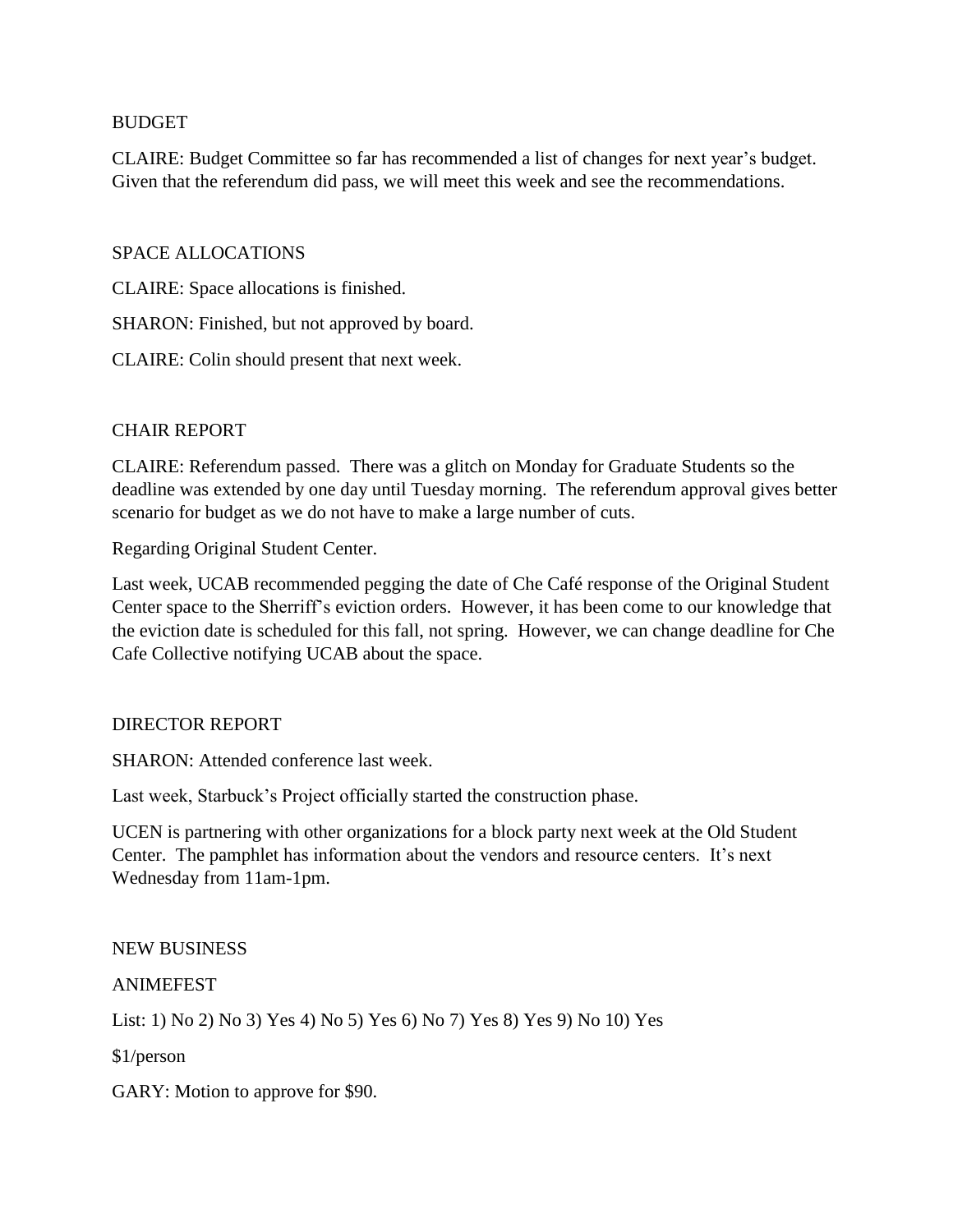LUKE: Second

No Objections, motion passed.

OLD BUSINESS

HANDA: Point of information, if we want to discuss the new Che Café deadline should we discuss it here?

CLAIRE: You could do that in old business or Member reports.

MADELYN: I say we do it now.

Che Café Deadline CLAIRE: The deadline falls into fall quarter, and new councils start Week 5, so we can motion to move a new deadline or we will wait until Fall.

TIFFANY: Do they still have their old space at Che Center?

CLAIRE: They can't have two spaces at one time

TIFFANY: Do the orgs that want that space have a space or not?

CLAIRE: Most of them have a space, but they want a bigger space. But there are some groups that do not have space that would like to occupy it.

LOUIE: Motion to retract BRYAN DIERKING's motion last week.

LUKE Seconded

No Objections

Motion retracted

GARY: Does anybody still feel the same as last week about keeping the spring deadline?

HANDA: Straw poll: Who is terming out this quarter? 8 YAYs

LOUIE: After the rep terms out at Week 5, aren't they eligible to vote until Week 6?

CLAIRE: It depends, we have lots of orgs represented here, so term limits vary. UCAB Chair and vice and member's term ends at large is week 8. Often times, it's at the college's discretion whether to keep their rep until next.

STEVEN: I can stay until I resign.

LUKE: I do not want to wait until Fall quarter. I personally prefer an organization who can occupy that space sooner.

STEVEN: I agree with Luke and decide on the space.

CLAIRE: The Che Collective can give an answer soon.

GARY: Do they technically occupy the Che Collective space?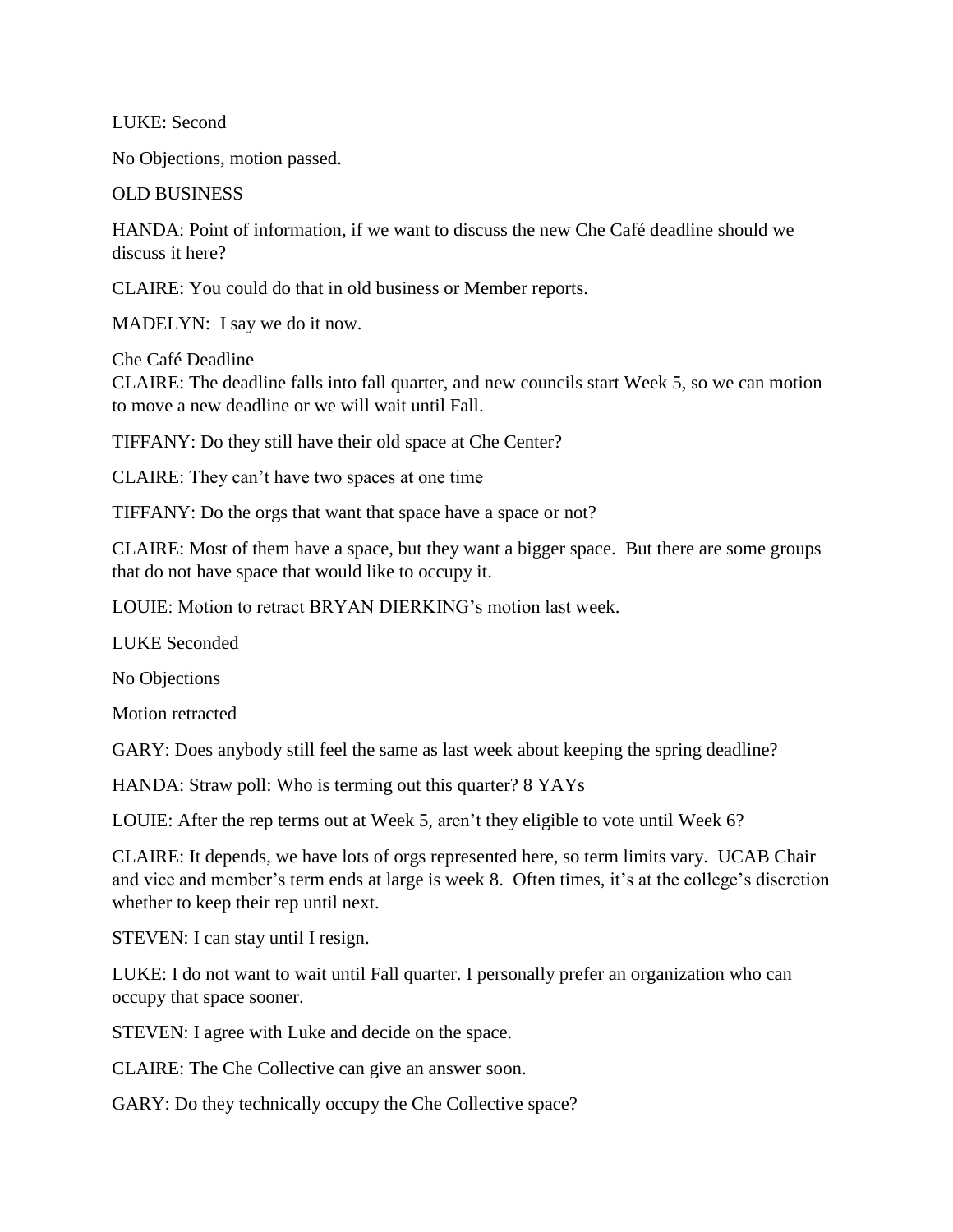SHARON: The Che does not have a lease in that space.

GARY: Motion have the Che collective, sent by email, on the collective's behalf, a confirmation for taking or rejecting the space.

# MOTION RETRACTED

MADELYN: Point of Clarification, the Che Collective will give an answer by next week, so should we table this discussion?

LOUIE: I am afraid that they would not respond.

MADELYN: Move to create a hard deadline for the Che Café Collective either accepting or declining our offer to the space in question in original student center space to 3pm of week 5.

Seconded by Gary

Objection: Gary, Luke and Steven all provided friendly amendments.

# MOTION RETRACTED BY MADELYN

HANDA: Motion to set April 24<sup>th</sup> as deadline for Che Collective to accept or decline old student center space by notice of email stating official response of Che collective.

TIFFANY: Time on April 24<sup>th</sup>?

HANDA: Until the end of day.

Seconded by Gary.

No Objections

MOTION PASSED

#### MEMBER REPORTS

MADELYN: Talked to Debbie about the secret shopper program and best way to address secret shopper is through UCAB. Previously, people have taken the card and survey and not return or fill out the survey. I plan on making a document that someone sign and comes in with Debbie and signs themselves after going to the vendor. If you want to participate, I will pass the secret shopper list. Check that the numbers match.

GARY: I talked to my council about how they felt about Shogun and Game room. I found that there is confusion between what separates Shogun and the game room. They said that they would like to have Shogun there, but there were a lot of students who were ambivalent.

OPEN FORUM

None

ANNOUNCEMENTS